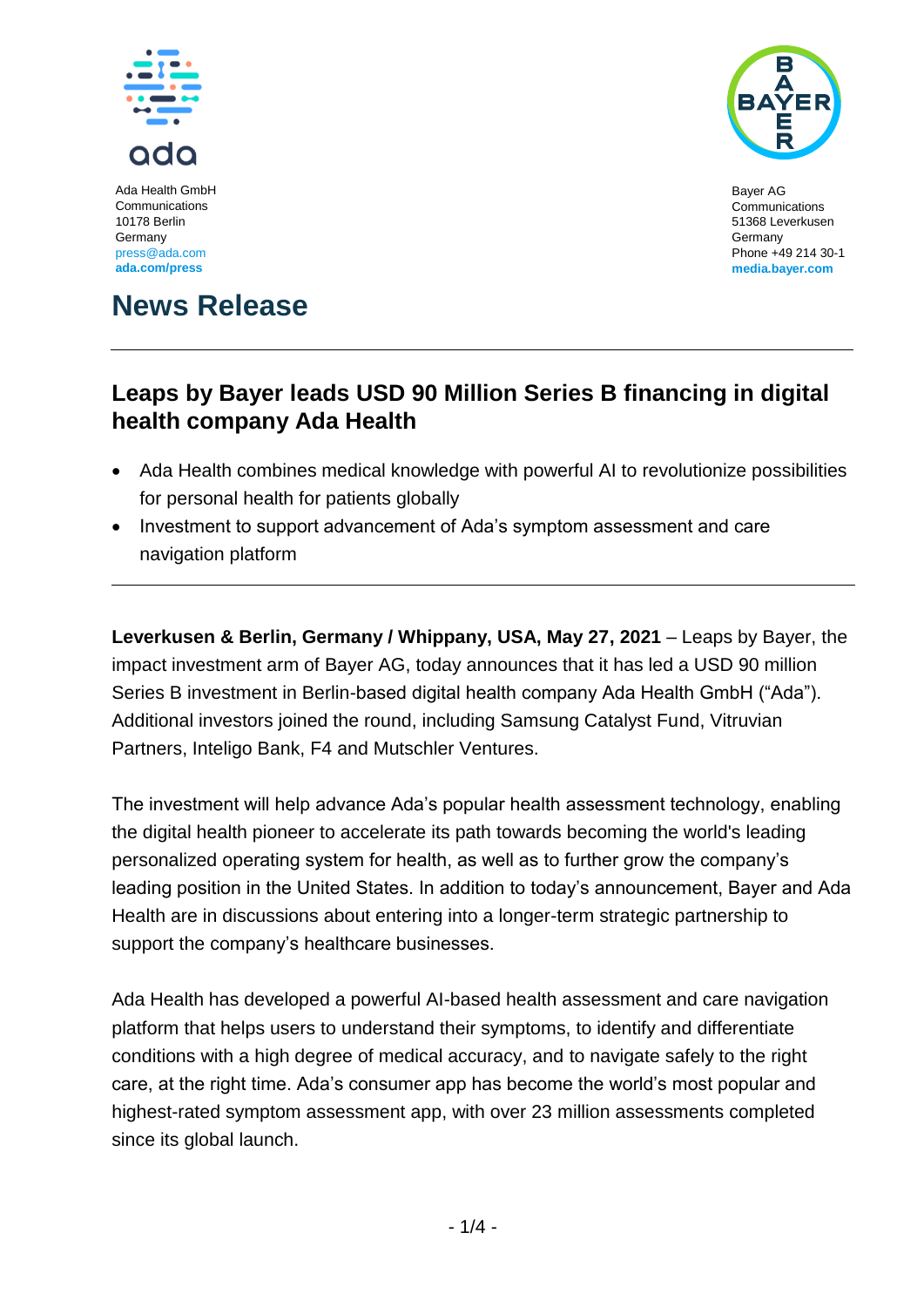Ada's core technology is also available in a suite of AI-driven enterprise solutions. The company is collaborating with a range of leading health systems, insurers, life sciences companies, and global non-profit organizations to integrate its symptom assessment and care navigation solutions into a range of digital care journeys to improve outcomes for patients, consumers and healthcare providers.

"Investing in breakthrough technologies that drive digital change in healthcare is one of the strategic imperatives for Leaps by Bayer and for the entire field of healthcare," said Dr. Jürgen Eckhardt, Head of Leaps by Bayer. "Ada's truly transformative technology, combining powerful artificial intelligence with an emphasis on medical rigor and high levels of clinical accuracy will lead the way in helping more patients and consumers in achieving better health outcomes sooner by intervening earlier in their healthcare journey."

The timely detection of diseases is one of the biggest challenges in guiding consumers and patients to appropriate care, with under-diagnosis, misdiagnosis, and long patient journeys to diagnosis and care unfortunately being commonplace. In addition, global healthcare systems are overburdened, with organizations required to meet pressures such as growing and ageing populations, emerging comorbidity requiring treatment, and the ongoing pandemic. Ada can help shorten time to diagnosis by providing medical guidance that is relevant, actionable and effective, and will increasingly leverage personalized data insights to support the prediction and prevention of diseases.

"Today's investment will help bring us closer to our goal of improving healthcare outcomes for more than 1 billion people around the world. We're proud to have investors on board who truly believe in Ada's technology and vision of transforming the way people access healthcare," Daniel Nathrath, CEO and co-founder of Ada Health comments on today's announcement. "We are thrilled to have Leaps by Bayer as the lead investor particularly as our values are very much aligned with putting science and technology as well as a commitment to medical quality and user-centricity at the heart of everything we do."

### **About Ada Health**

Ada is a global health company founded by doctors, scientists and industry pioneers to create new possibilities for personal health. Its core system connects medical knowledge with intelligent technology to help all people actively manage their health and medical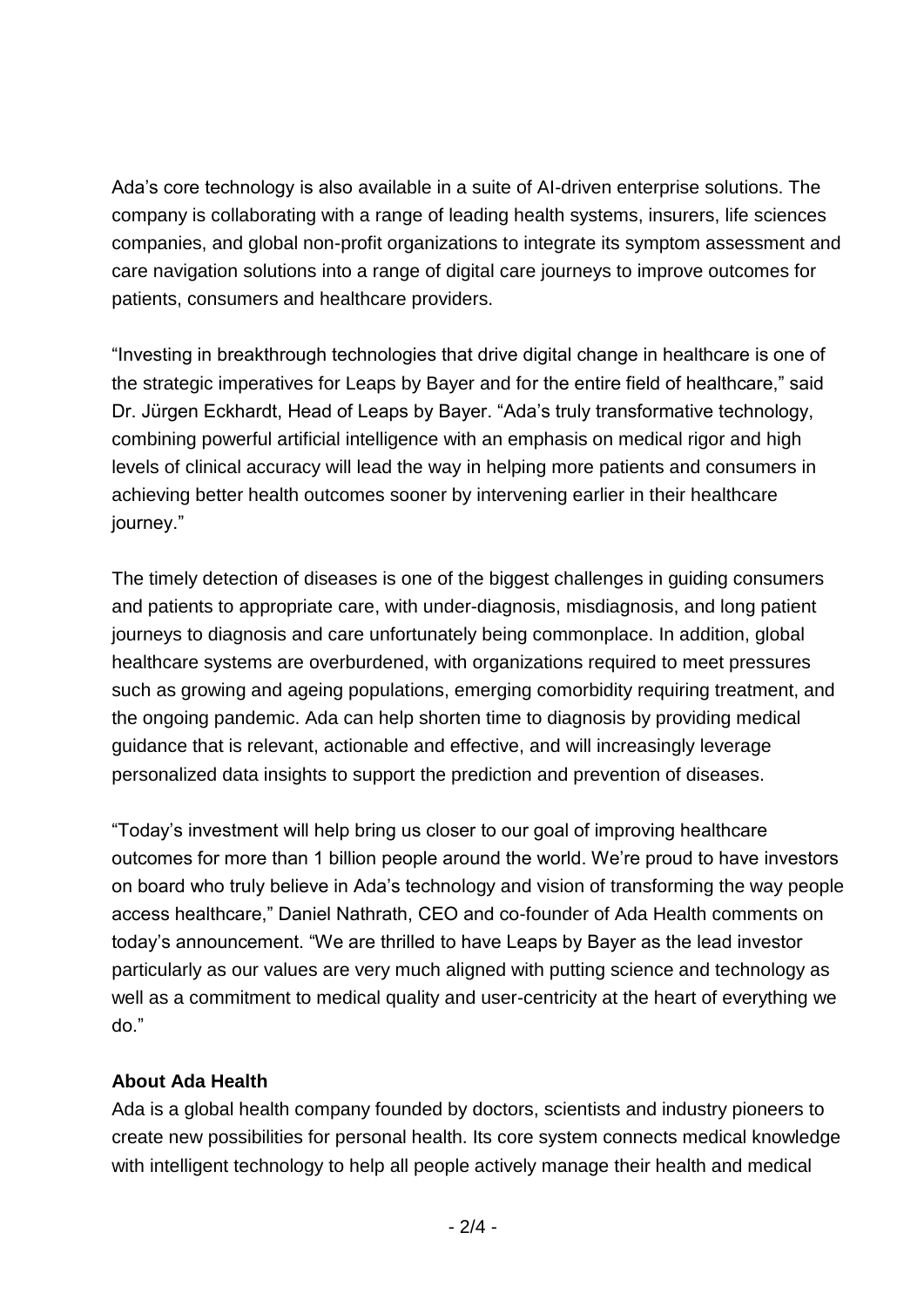professionals to deliver effective care, and the company works with leading health providers and organizations to carry out this vision. The Ada platform has over 11 million users worldwide and has completed over 23 million assessments since its global launch in 2016. To learn more, visit [www.ada.com](http://www.ada.com/) Follow us on social media: [@adahealth](https://twitter.com/adahealth?lang=de)

#### **About Bayer and Leaps by Bayer**

Bayer is a global enterprise with core competencies in the life science fields of health care and nutrition. Its products and services are designed to help people and planet thrive by supporting efforts to master the major challenges presented by a growing and aging global population. Bayer is committed to drive sustainable development and generate a positive impact with its businesses. At the same time, the Group aims to increase its earning power and create value through innovation and growth. The Bayer brand stands for trust, reliability and quality throughout the world. In fiscal 2020, the Group employed around 100,000 people and had sales of 41.4 billion euros. R&D expenses before special items amounted to 4.9 billion euros. For more information, go to [www.bayer.com.](http://www.bayer.com/)

Leaps by Bayer, a unit of Bayer AG, leads impact investments into solutions to some of today's biggest challenges in health and agriculture. The investment portfolio includes more than 35 companies. They are all working on potentially breakthrough technologies to overcome some specific challenges such as, e.g. regenerating lost tissue function, reducing the environmental impact of agriculture, preventing or curing cancer, and others. For more information, go to [www.leaps.bayer.com](http://www.leaps.bayer.com/) Follow us on Twitter: [@LeapsByBayer](https://twitter.com/leapsbybayer?lang=de)

Contact Bayer:

**Dr. Christina Bussfeld, phone +41 79 716 92 91**

Email: [christina.bussfeld@bayer.com](mailto:christina.bussfeld@bayer.com)

Contact Bayer U.S.: **Daniel Childs, phone +1 973 437 0809** Email: [daniel.childs@bayer.com](mailto:daniel.childs@bayer.com)

Contact Ada: **Jonathan Muck, phone +49 174 5822041** Email: [press@ada.com](mailto:press@ada.com)